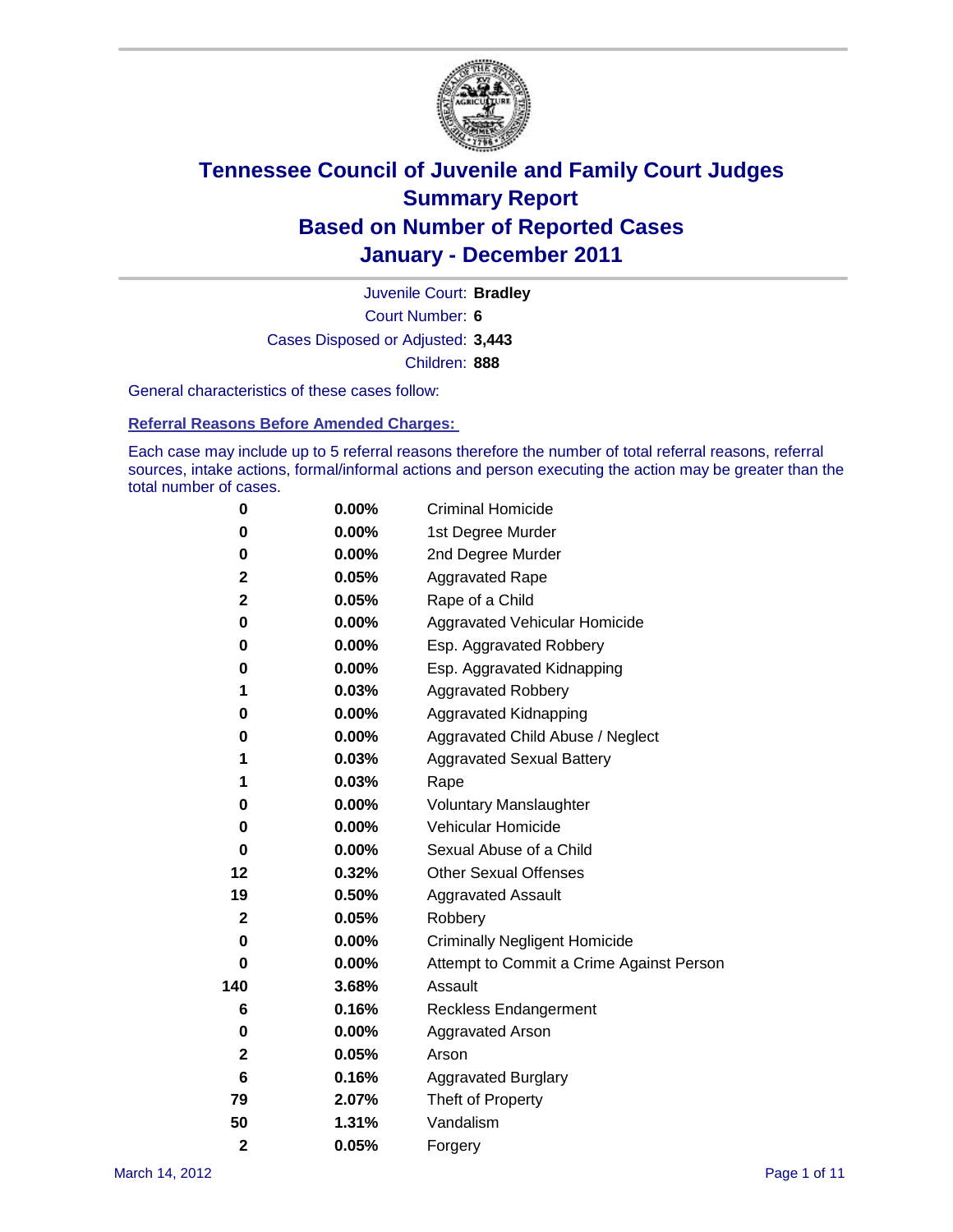

Court Number: **6** Juvenile Court: **Bradley** Cases Disposed or Adjusted: **3,443** Children: **888**

#### **Referral Reasons Before Amended Charges:**

Each case may include up to 5 referral reasons therefore the number of total referral reasons, referral sources, intake actions, formal/informal actions and person executing the action may be greater than the total number of cases.

| $\pmb{0}$   | 0.00%    | <b>Worthless Checks</b>                                     |
|-------------|----------|-------------------------------------------------------------|
| 0           | 0.00%    | Illegal Possession / Fraudulent Use of Credit / Debit Cards |
| 19          | 0.50%    | <b>Burglary</b>                                             |
| 9           | 0.24%    | Unauthorized Use of a Vehicle                               |
| 0           | $0.00\%$ | <b>Cruelty to Animals</b>                                   |
| 0           | 0.00%    | Sale of Controlled Substances                               |
| 7           | 0.18%    | <b>Other Drug Offenses</b>                                  |
| 79          | 2.07%    | Possession of Controlled Substances                         |
| $\mathbf 0$ | $0.00\%$ | <b>Criminal Attempt</b>                                     |
| 5           | 0.13%    | Carrying Weapons on School Property                         |
| 1           | 0.03%    | Unlawful Carrying / Possession of a Weapon                  |
| 9           | 0.24%    | <b>Evading Arrest</b>                                       |
| $\mathbf 2$ | 0.05%    | Escape                                                      |
| 5           | 0.13%    | Driving Under Influence (DUI)                               |
| 45          | 1.18%    | Possession / Consumption of Alcohol                         |
| 15          | 0.39%    | Resisting Stop, Frisk, Halt, Arrest or Search               |
| 3           | 0.08%    | <b>Aggravated Criminal Trespass</b>                         |
| 13          | 0.34%    | Harassment                                                  |
| 1           | 0.03%    | Failure to Appear                                           |
| 3           | 0.08%    | Filing a False Police Report                                |
| 4           | 0.11%    | Criminal Impersonation                                      |
| 77          | 2.02%    | <b>Disorderly Conduct</b>                                   |
| 5           | 0.13%    | <b>Criminal Trespass</b>                                    |
| 16          | 0.42%    | <b>Public Intoxication</b>                                  |
| $\mathbf 0$ | $0.00\%$ | Gambling                                                    |
| 17          | 0.45%    | <b>Traffic</b>                                              |
| 0           | $0.00\%$ | Local Ordinances                                            |
| 0           | $0.00\%$ | Violation of Wildlife Regulations                           |
| 0           | $0.00\%$ | Contempt of Court                                           |
| 119         | 3.12%    | Violation of Probation                                      |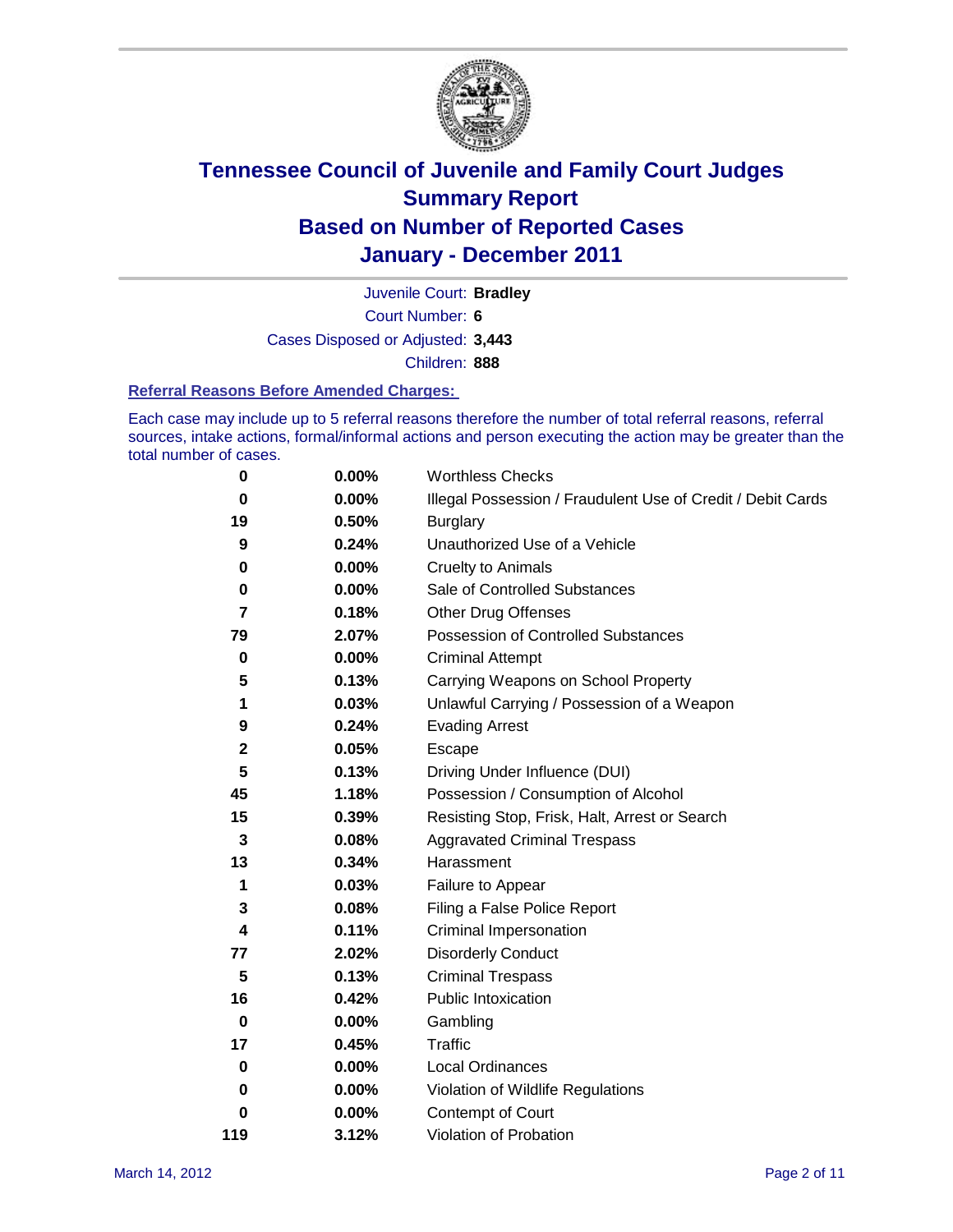

Court Number: **6** Juvenile Court: **Bradley** Cases Disposed or Adjusted: **3,443** Children: **888**

#### **Referral Reasons Before Amended Charges:**

Each case may include up to 5 referral reasons therefore the number of total referral reasons, referral sources, intake actions, formal/informal actions and person executing the action may be greater than the total number of cases.

| 15           | 0.39%    | <b>Violation of Aftercare</b>          |
|--------------|----------|----------------------------------------|
| 203          | 5.33%    | <b>Unruly Behavior</b>                 |
| 155          | 4.07%    | Truancy                                |
| 108          | 2.84%    | In-State Runaway                       |
| $\mathbf{2}$ | 0.05%    | Out-of-State Runaway                   |
| 10           | 0.26%    | Possession of Tobacco Products         |
| 80           | 2.10%    | Violation of a Valid Court Order       |
| 10           | 0.26%    | <b>Violation of Curfew</b>             |
| 0            | $0.00\%$ | <b>Sexually Abused Child</b>           |
| $\bf{0}$     | 0.00%    | <b>Physically Abused Child</b>         |
| 0            | 0.00%    | Dependency / Neglect                   |
| 0            | 0.00%    | <b>Termination of Parental Rights</b>  |
| 0            | 0.00%    | <b>Violation of Pretrial Diversion</b> |
| 0            | 0.00%    | Violation of Informal Adjustment       |
| 2,392        | 62.80%   | <b>Judicial Review</b>                 |
| 0            | $0.00\%$ | <b>Administrative Review</b>           |
| 0            | $0.00\%$ | <b>Foster Care Review</b>              |
| 0            | 0.00%    | Custody                                |
| 0            | $0.00\%$ | Visitation                             |
| 0            | 0.00%    | Paternity / Legitimation               |
| 0            | $0.00\%$ | <b>Child Support</b>                   |
| 0            | 0.00%    | <b>Request for Medical Treatment</b>   |
| 0            | $0.00\%$ | <b>Consent to Marry</b>                |
| 55           | 1.44%    | Other                                  |
| 3,809        | 100.00%  | <b>Total Referrals</b>                 |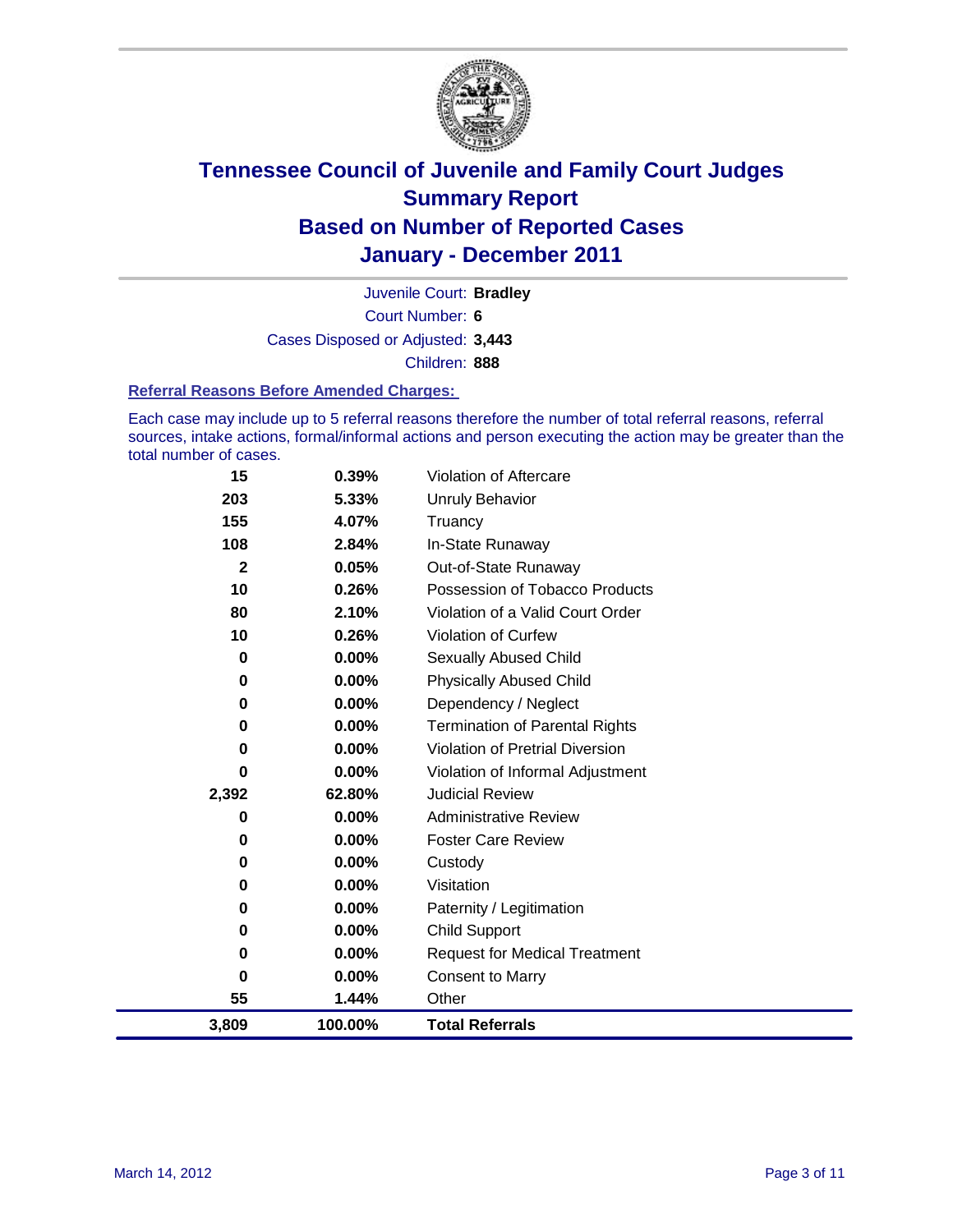

| 3,809                      | 100.00%                           | <b>Total Referral Sources</b>     |  |  |  |
|----------------------------|-----------------------------------|-----------------------------------|--|--|--|
| 13                         | 0.34%                             | Other                             |  |  |  |
| 3                          | 0.08%                             | Unknown                           |  |  |  |
| 0                          | $0.00\%$                          | Hospital                          |  |  |  |
| 2                          | 0.05%                             | Child & Parent                    |  |  |  |
| 62                         | 1.63%                             | Victim                            |  |  |  |
| 1                          | 0.03%                             | <b>Other Court</b>                |  |  |  |
| 0                          | $0.00\%$                          | Social Agency                     |  |  |  |
| 2,676                      | 70.25%                            | <b>Court Staff</b>                |  |  |  |
| 0                          | $0.00\%$                          | <b>District Attorney's Office</b> |  |  |  |
| 0                          | $0.00\%$                          | <b>Other State Department</b>     |  |  |  |
| 39                         | 1.02%                             | <b>DCS</b>                        |  |  |  |
| 0                          | $0.00\%$                          | <b>CSA</b>                        |  |  |  |
| 19                         | 0.50%                             | School                            |  |  |  |
| 0                          | $0.00\%$                          | Self                              |  |  |  |
| 0                          | $0.00\%$                          | <b>Relatives</b>                  |  |  |  |
| 69                         | 1.81%                             | Parents                           |  |  |  |
| 925                        | 24.28%                            | <b>Law Enforcement</b>            |  |  |  |
| <b>Referral Sources: 1</b> |                                   |                                   |  |  |  |
|                            | Children: 888                     |                                   |  |  |  |
|                            | Cases Disposed or Adjusted: 3,443 |                                   |  |  |  |
|                            | Court Number: 6                   |                                   |  |  |  |
|                            | Juvenile Court: Bradley           |                                   |  |  |  |
|                            |                                   |                                   |  |  |  |

### **Age of Child at Referral: 2**

| 0            | 0.00%  | <b>Unknown</b>     |  |
|--------------|--------|--------------------|--|
| $\mathbf{2}$ | 0.23%  | Ages 19 and Over   |  |
| 220          | 24.77% | Ages 17 through 18 |  |
| 322          | 36.26% | Ages 15 through 16 |  |
| 168          | 18.92% | Ages 13 through 14 |  |
| 91           | 10.25% | Ages 11 through 12 |  |
| 85           | 9.57%  | Ages 10 and Under  |  |
|              |        |                    |  |

<sup>1</sup> If different than number of Referral Reasons (3809), verify accuracy of your court's data.

<sup>2</sup> One child could be counted in multiple categories, verify accuracy of your court's data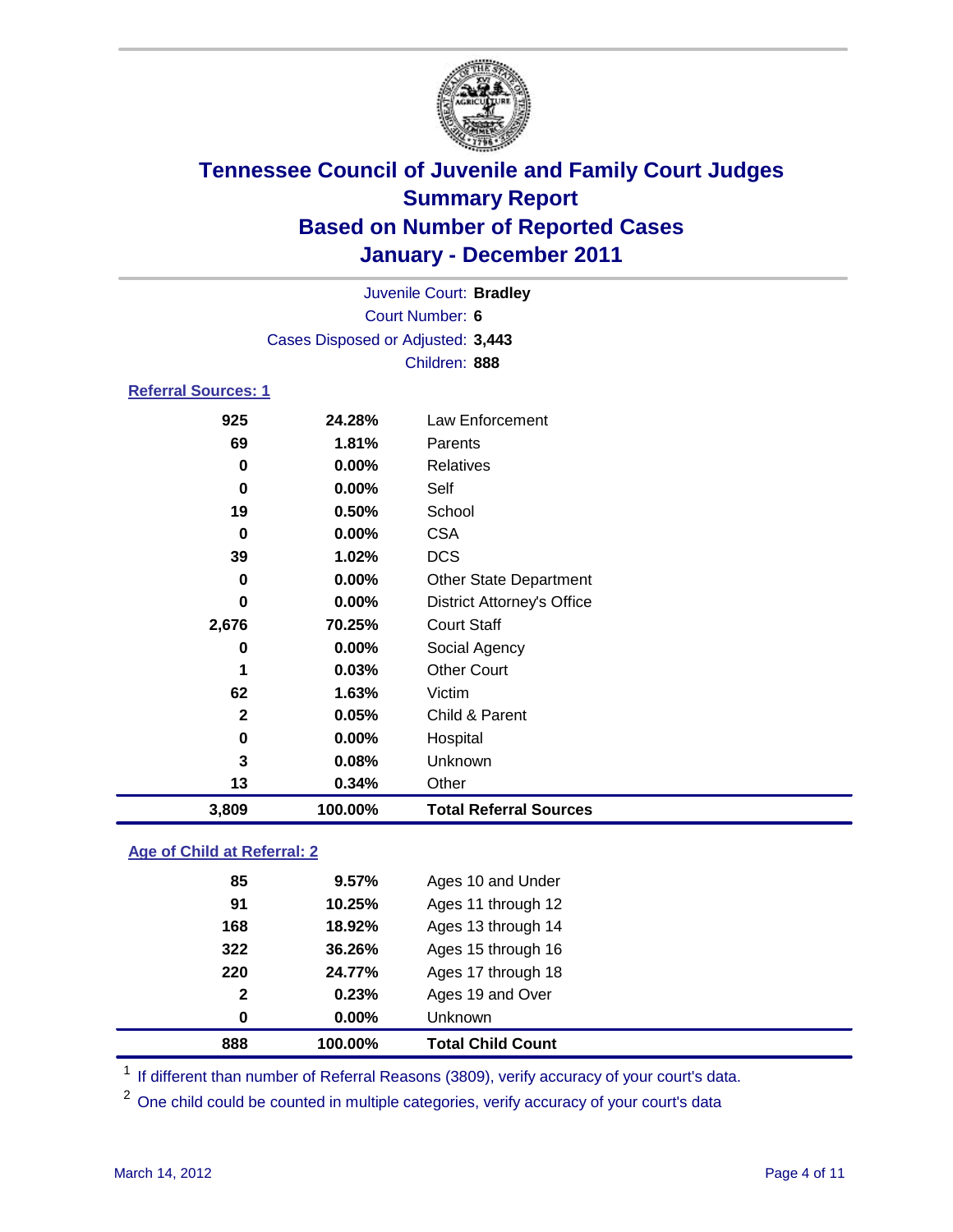

| Juvenile Court: Bradley   |                                         |                          |  |  |
|---------------------------|-----------------------------------------|--------------------------|--|--|
|                           | Court Number: 6                         |                          |  |  |
|                           | Cases Disposed or Adjusted: 3,443       |                          |  |  |
|                           |                                         | Children: 888            |  |  |
| Sex of Child: 1           |                                         |                          |  |  |
| 555                       | 62.50%                                  | Male                     |  |  |
| 332                       | 37.39%                                  | Female                   |  |  |
| 1                         | 0.11%                                   | Unknown                  |  |  |
| 888                       | 100.00%                                 | <b>Total Child Count</b> |  |  |
| Race of Child: 1          |                                         |                          |  |  |
| 774                       | 87.16%                                  | White                    |  |  |
| 73                        | 8.22%                                   | African American         |  |  |
| $\mathbf 0$               | 0.00%                                   | Native American          |  |  |
| 1                         | 0.11%                                   | Asian                    |  |  |
| 19                        | 2.14%                                   | Mixed                    |  |  |
| 21                        | 2.36%                                   | Unknown                  |  |  |
| 888                       | 100.00%                                 | <b>Total Child Count</b> |  |  |
| <b>Hispanic Origin: 1</b> |                                         |                          |  |  |
| 34                        | 3.83%                                   | Yes                      |  |  |
| 808                       | 90.99%                                  | No                       |  |  |
| 46                        | 5.18%                                   | Unknown                  |  |  |
| 888                       | 100.00%                                 | <b>Total Child Count</b> |  |  |
|                           | <b>School Enrollment of Children: 1</b> |                          |  |  |
| 867                       | 97.64%                                  | Yes                      |  |  |
| 17                        | 1.91%                                   | <b>No</b>                |  |  |
| 4                         | 0.45%                                   | Unknown                  |  |  |
| 888                       | 100.00%                                 | <b>Total Child Count</b> |  |  |

One child could be counted in multiple categories, verify accuracy of your court's data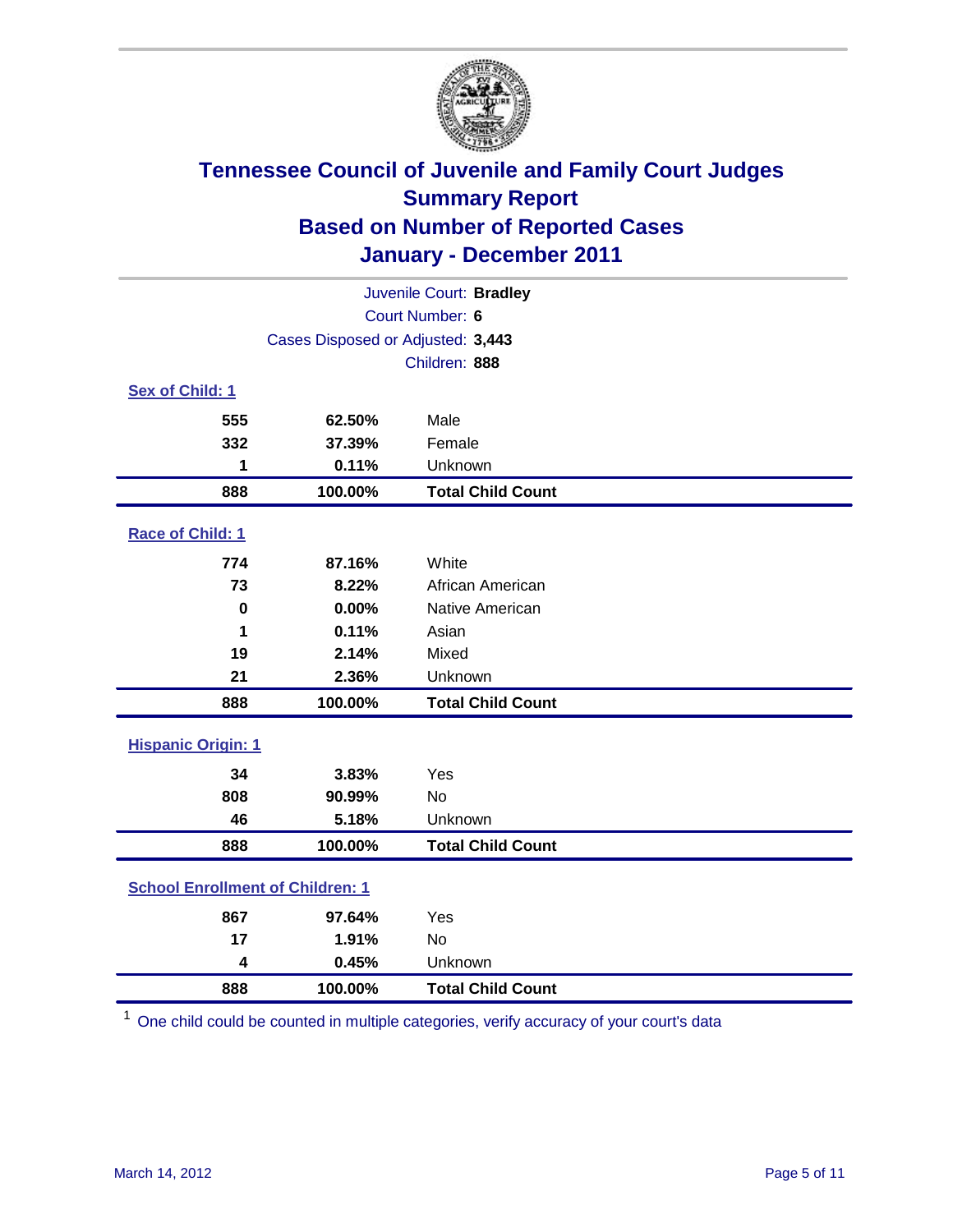

Court Number: **6** Juvenile Court: **Bradley** Cases Disposed or Adjusted: **3,443** Children: **888**

#### **Living Arrangement of Child at Time of Referral: 1**

| 3<br>0<br>1<br>0<br>18 | $0.34\%$<br>$0.00\%$<br>0.11%<br>$0.00\%$<br>2.03% | In a Residential Center<br>In an Institution<br>Independent<br>Unknown<br>Other |
|------------------------|----------------------------------------------------|---------------------------------------------------------------------------------|
|                        |                                                    |                                                                                 |
|                        |                                                    |                                                                                 |
|                        |                                                    |                                                                                 |
|                        |                                                    |                                                                                 |
|                        |                                                    |                                                                                 |
| 6                      | 0.68%                                              | In a Group Home                                                                 |
| 15                     | 1.69%                                              | With Foster Family                                                              |
| 9                      | 1.01%                                              | With Adoptive Parents                                                           |
| 68                     | 7.66%                                              | <b>With Relatives</b>                                                           |
| 103                    | 11.60%                                             | <b>With Father</b>                                                              |
| 460                    | 51.80%                                             | With Mother                                                                     |
| 50                     | 5.63%                                              | With Mother and Stepfather                                                      |
| 8                      | $0.90\%$                                           | With Father and Stepmother                                                      |
| 147                    | 16.55%                                             | With Both Biological Parents                                                    |
|                        |                                                    |                                                                                 |

#### **Type of Detention: 2**

| 3,443 | 100.00%  | <b>Total Detention Count</b> |  |
|-------|----------|------------------------------|--|
| 0     | $0.00\%$ | Other                        |  |
| 3,166 | 91.95%   | Does Not Apply               |  |
| 1     | 0.03%    | Unknown                      |  |
| 0     | 0.00%    | <b>Psychiatric Hospital</b>  |  |
| 6     | 0.17%    | Jail - No Separation         |  |
| 1     | 0.03%    | Jail - Partial Separation    |  |
| 1     | 0.03%    | Jail - Complete Separation   |  |
| 268   | 7.78%    | Juvenile Detention Facility  |  |
| 0     | $0.00\%$ | Non-Secure Placement         |  |
|       |          |                              |  |

<sup>1</sup> One child could be counted in multiple categories, verify accuracy of your court's data

<sup>2</sup> If different than number of Cases (3443) verify accuracy of your court's data.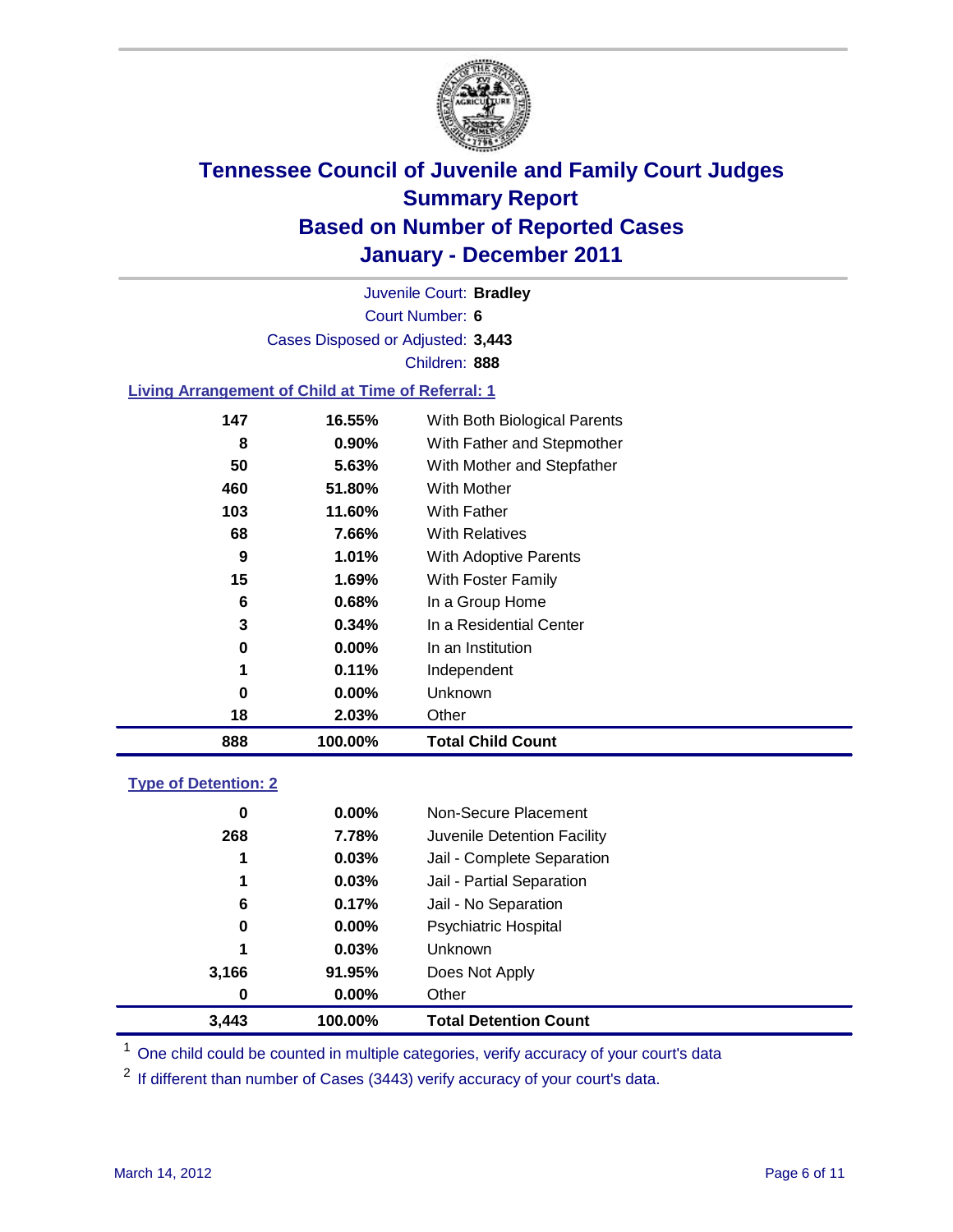

|                                                    | Juvenile Court: Bradley           |                                      |  |  |  |
|----------------------------------------------------|-----------------------------------|--------------------------------------|--|--|--|
|                                                    | Court Number: 6                   |                                      |  |  |  |
|                                                    | Cases Disposed or Adjusted: 3,443 |                                      |  |  |  |
|                                                    |                                   | Children: 888                        |  |  |  |
| <b>Placement After Secure Detention Hearing: 1</b> |                                   |                                      |  |  |  |
| 321                                                | 9.32%                             | Returned to Prior Living Arrangement |  |  |  |
| 71                                                 | 2.06%                             | Juvenile Detention Facility          |  |  |  |
| 6                                                  | 0.17%                             | Jail                                 |  |  |  |
| 49                                                 | 1.42%                             | Shelter / Group Home                 |  |  |  |
| $\overline{\mathbf{z}}$                            | 0.20%                             | Foster Family Home                   |  |  |  |
| 0                                                  | 0.00%                             | Psychiatric Hospital                 |  |  |  |
| 0                                                  | 0.00%                             | Unknown                              |  |  |  |
| 2,988<br>86.78%                                    |                                   | Does Not Apply                       |  |  |  |
| 1                                                  | 0.03%                             | Other                                |  |  |  |
| 3,443                                              | 100.00%                           | <b>Total Placement Count</b>         |  |  |  |
| <b>Intake Actions: 2</b>                           |                                   |                                      |  |  |  |
|                                                    |                                   |                                      |  |  |  |
| 1,408                                              | 36.97%                            | <b>Petition Filed</b>                |  |  |  |
| 1                                                  | 0.03%                             | <b>Motion Filed</b>                  |  |  |  |
| 2                                                  | 0.05%                             | <b>Citation Processed</b>            |  |  |  |
| U                                                  | 0.00%                             | Notification of Paternity Processed  |  |  |  |
| 2,391                                              | 62.77%                            | Scheduling of Judicial Review        |  |  |  |
| $\bf{0}$                                           | 0.00%                             | Scheduling of Administrative Review  |  |  |  |
| 0                                                  | 0.00%                             | Scheduling of Foster Care Review     |  |  |  |
| 0                                                  | 0.00%                             | <b>Unknown</b>                       |  |  |  |
| 3                                                  | 0.08%                             | Does Not Apply                       |  |  |  |
| 4                                                  | 0.11%                             | Other                                |  |  |  |
| 3,809                                              | 100.00%                           | <b>Total Intake Count</b>            |  |  |  |

<sup>1</sup> If different than number of Cases (3443) verify accuracy of your court's data.

<sup>2</sup> If different than number of Referral Reasons (3809), verify accuracy of your court's data.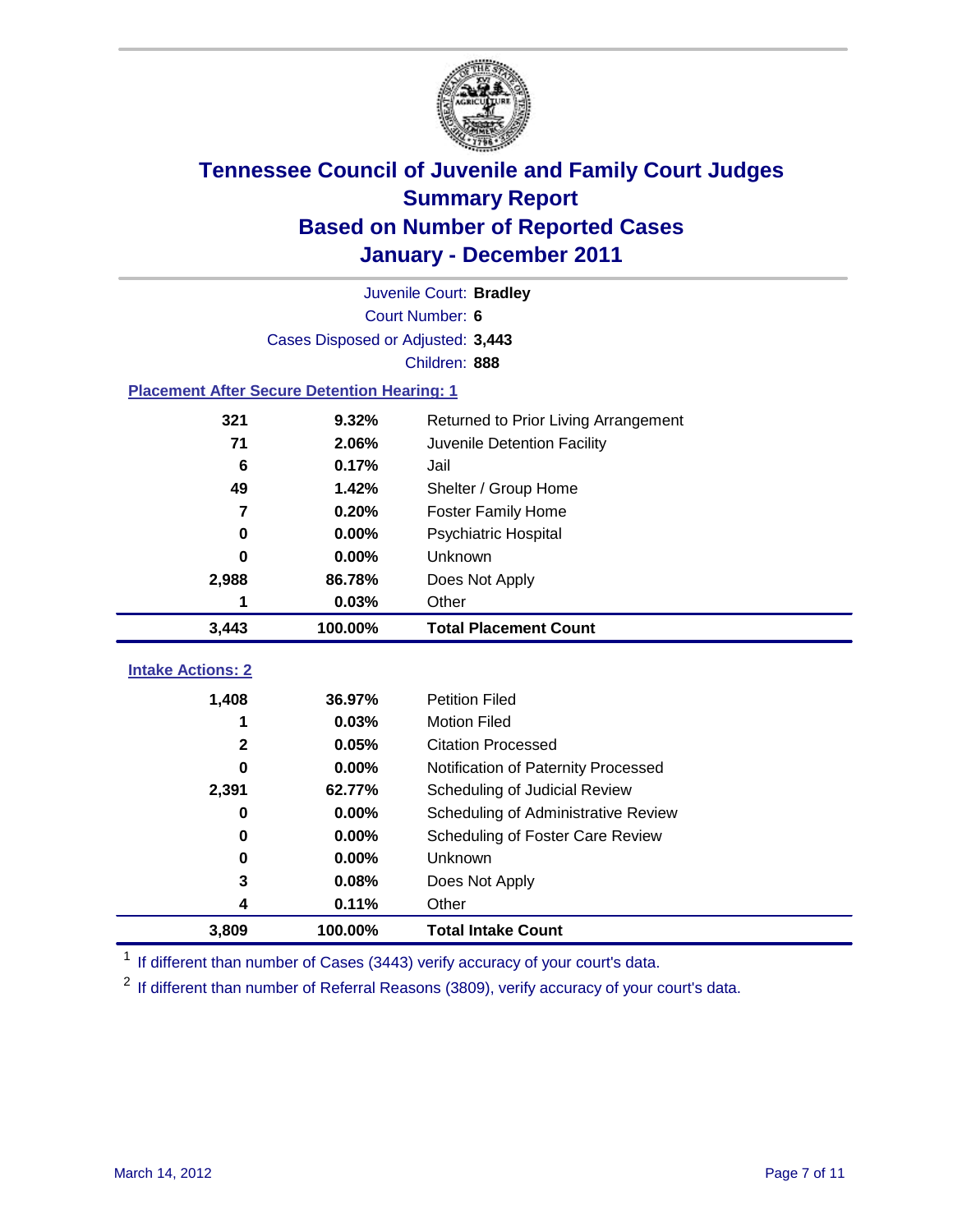

Court Number: **6** Juvenile Court: **Bradley** Cases Disposed or Adjusted: **3,443** Children: **888**

### **Last Grade Completed by Child: 1**

| 888          | 100.00% | <b>Total Child Count</b> |
|--------------|---------|--------------------------|
|              |         |                          |
| 0            | 0.00%   | Other                    |
| $\mathbf 2$  | 0.23%   | Unknown                  |
| 0            | 0.00%   | Never Attended School    |
| 4            | 0.45%   | Graduated                |
| $\mathbf{2}$ | 0.23%   | <b>GED</b>               |
| 0            | 0.00%   | Non-Graded Special Ed    |
| 14           | 1.58%   | 12th Grade               |
| 151          | 17.00%  | 11th Grade               |
| 178          | 20.05%  | 10th Grade               |
| 179          | 20.16%  | 9th Grade                |
| 108          | 12.16%  | 8th Grade                |
| 62           | 6.98%   | 7th Grade                |
| 78           | 8.78%   | 6th Grade                |
| 16           | 1.80%   | 5th Grade                |
| 29           | 3.27%   | 4th Grade                |
| 13           | 1.46%   | 3rd Grade                |
| 16           | 1.80%   | 2nd Grade                |
| 18           | 2.03%   | 1st Grade                |
| 17           | 1.91%   | Kindergarten             |
| 1            | 0.11%   | Preschool                |
| 0            | 0.00%   | Too Young for School     |

### **Enrolled in Special Education: 1**

| 888<br>100.00% |     | <b>Total Child Count</b> |
|----------------|-----|--------------------------|
| 36<br>4.05%    |     | Unknown                  |
| 796<br>89.64%  | No  |                          |
| 6.31%<br>56    | Yes |                          |
|                |     |                          |

One child could be counted in multiple categories, verify accuracy of your court's data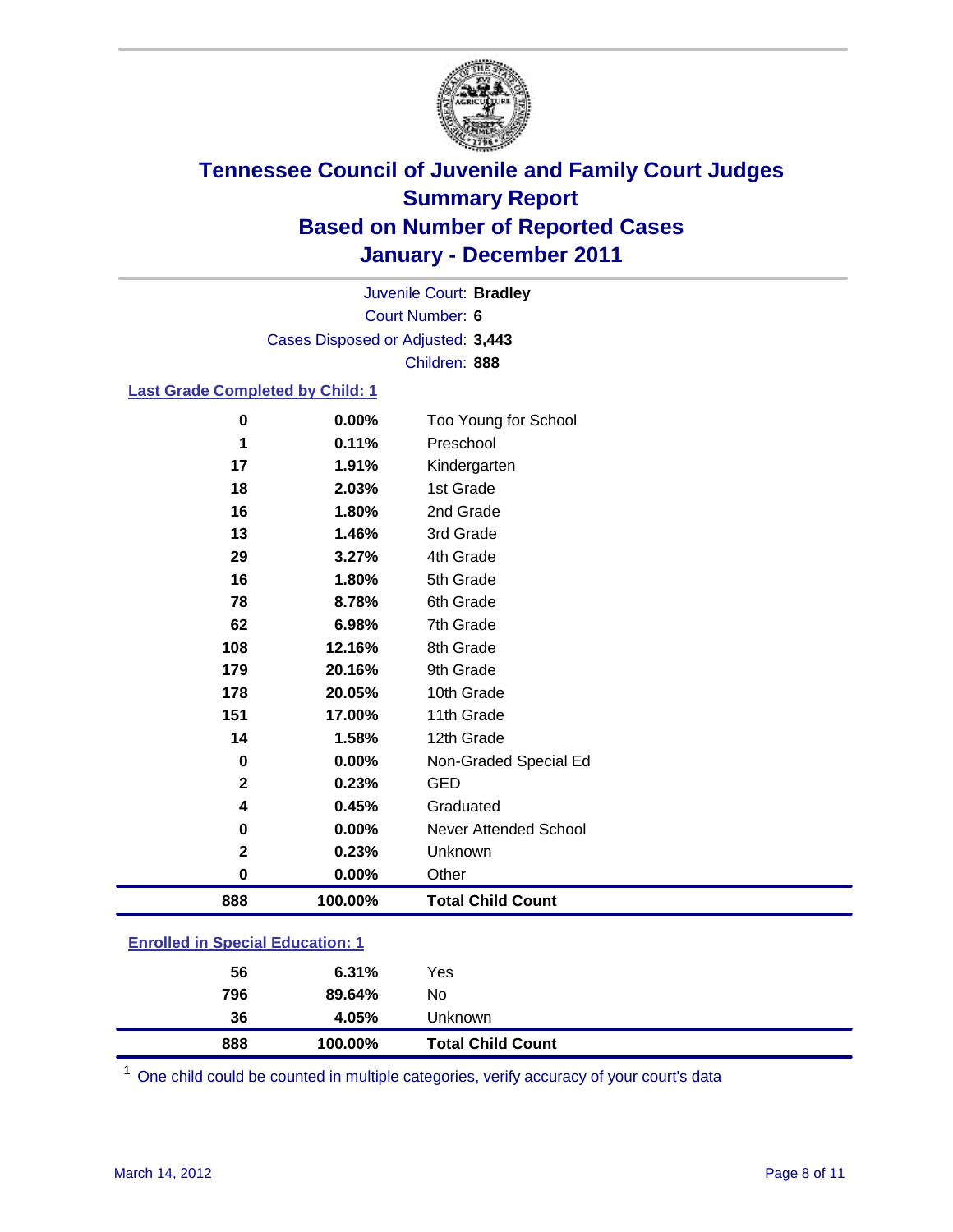

|               | Juvenile Court: Bradley           |                           |  |  |  |
|---------------|-----------------------------------|---------------------------|--|--|--|
|               |                                   | Court Number: 6           |  |  |  |
|               | Cases Disposed or Adjusted: 3,443 |                           |  |  |  |
|               | Children: 888                     |                           |  |  |  |
|               | <b>Action Executed By: 1</b>      |                           |  |  |  |
| 1,220         | 32.03%                            | Judge                     |  |  |  |
| 2,589         | 67.97%                            | Magistrate                |  |  |  |
| 0             | 0.00%                             | <b>YSO</b>                |  |  |  |
| 0<br>$0.00\%$ |                                   | Other                     |  |  |  |
| 0             | 0.00%                             | Unknown                   |  |  |  |
| 3,809         | 100.00%                           | <b>Total Action Count</b> |  |  |  |

### **Formal / Informal Actions: 1**

| 274   | 7.19%    | Dismissed                                        |
|-------|----------|--------------------------------------------------|
| 21    | 0.55%    | Retired / Nolle Prosequi                         |
| 186   | 4.88%    | <b>Complaint Substantiated Delinquent</b>        |
|       | 0.03%    | <b>Complaint Substantiated Status Offender</b>   |
| 19    | 0.50%    | <b>Complaint Substantiated Dependent/Neglect</b> |
| 0     | $0.00\%$ | <b>Complaint Substantiated Abused</b>            |
| 0     | $0.00\%$ | <b>Complaint Substantiated Mentally III</b>      |
| 3     | 0.08%    | Informal Adjustment                              |
| 263   | $6.90\%$ | <b>Pretrial Diversion</b>                        |
| 0     | $0.00\%$ | <b>Transfer to Adult Court Hearing</b>           |
| 1     | 0.03%    | Charges Cleared by Transfer to Adult Court       |
| 0     | $0.00\%$ | Special Proceeding                               |
|       | 0.03%    | <b>Review Concluded</b>                          |
| 3,029 | 79.52%   | Case Held Open                                   |
| 11    | 0.29%    | Other                                            |
| 0     | $0.00\%$ | <b>Unknown</b>                                   |
| 3,809 | 100.00%  | <b>Total Action Count</b>                        |

<sup>1</sup> If different than number of Referral Reasons (3809), verify accuracy of your court's data.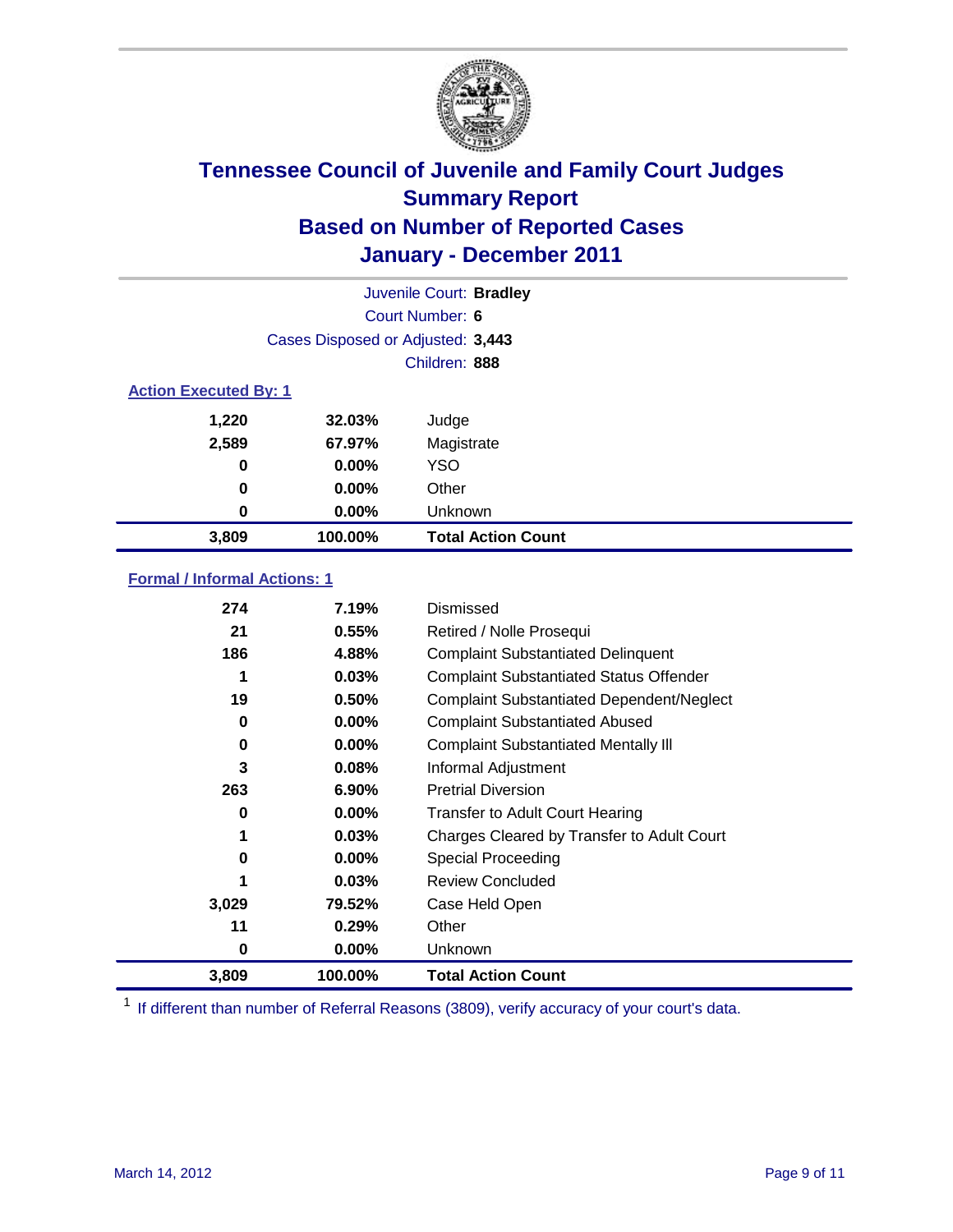

|                       |                                   | Juvenile Court: Bradley                               |
|-----------------------|-----------------------------------|-------------------------------------------------------|
|                       |                                   | Court Number: 6                                       |
|                       | Cases Disposed or Adjusted: 3,443 |                                                       |
|                       |                                   | Children: 888                                         |
| <b>Case Outcomes:</b> |                                   | There can be multiple outcomes for one child or case. |
| 290                   | 5.41%                             | <b>Case Dismissed</b>                                 |
| 222                   | 4.14%                             | Case Retired or Nolle Prosequi                        |
| 472                   | 8.80%                             | Warned / Counseled                                    |
| 2,554                 | 47.63%                            | <b>Held Open For Review</b>                           |
| 123                   | 2.29%                             | Supervision / Probation to Juvenile Court             |
| 0                     | 0.00%                             | <b>Probation to Parents</b>                           |
| 0                     | 0.00%                             | Referral to Another Entity for Supervision / Service  |
| 155                   | 2.89%                             | Referred for Mental Health Counseling                 |
| 78                    | 1.45%                             | Referred for Alcohol and Drug Counseling              |
| 3                     | 0.06%                             | <b>Referred to Alternative School</b>                 |
| 0                     | 0.00%                             | Referred to Private Child Agency                      |
| 0                     | 0.00%                             | Referred to Defensive Driving School                  |
| 0                     | 0.00%                             | Referred to Alcohol Safety School                     |
| 28                    | 0.52%                             | Referred to Juvenile Court Education-Based Program    |
| 2                     | 0.04%                             | Driver's License Held Informally                      |
| 0                     | 0.00%                             | <b>Voluntary Placement with DMHMR</b>                 |
| 0                     | 0.00%                             | <b>Private Mental Health Placement</b>                |
| 0                     | 0.00%                             | <b>Private MR Placement</b>                           |
| 327                   | 6.10%                             | Placement with City/County Agency/Facility            |
| 0                     | 0.00%                             | Placement with Relative / Other Individual            |
| 15                    | 0.28%                             | Fine                                                  |
| 125                   | 2.33%                             | <b>Public Service</b>                                 |
| 45                    | 0.84%                             | Restitution                                           |
| 0                     | 0.00%                             | <b>Runaway Returned</b>                               |
| 265                   | 4.94%                             | No Contact Order                                      |
| 0                     | 0.00%                             | Injunction Other than No Contact Order                |
| 0                     | 0.00%                             | <b>House Arrest</b>                                   |
| 270                   | 5.04%                             | <b>Court Defined Curfew</b>                           |
| 0                     | 0.00%                             | Dismissed from Informal Adjustment                    |
| 0                     | 0.00%                             | <b>Dismissed from Pretrial Diversion</b>              |
| 1                     | 0.02%                             | Released from Probation                               |
| 1                     | 0.02%                             | <b>Transferred to Adult Court</b>                     |
| 0                     | $0.00\%$                          | <b>DMHMR Involuntary Commitment</b>                   |